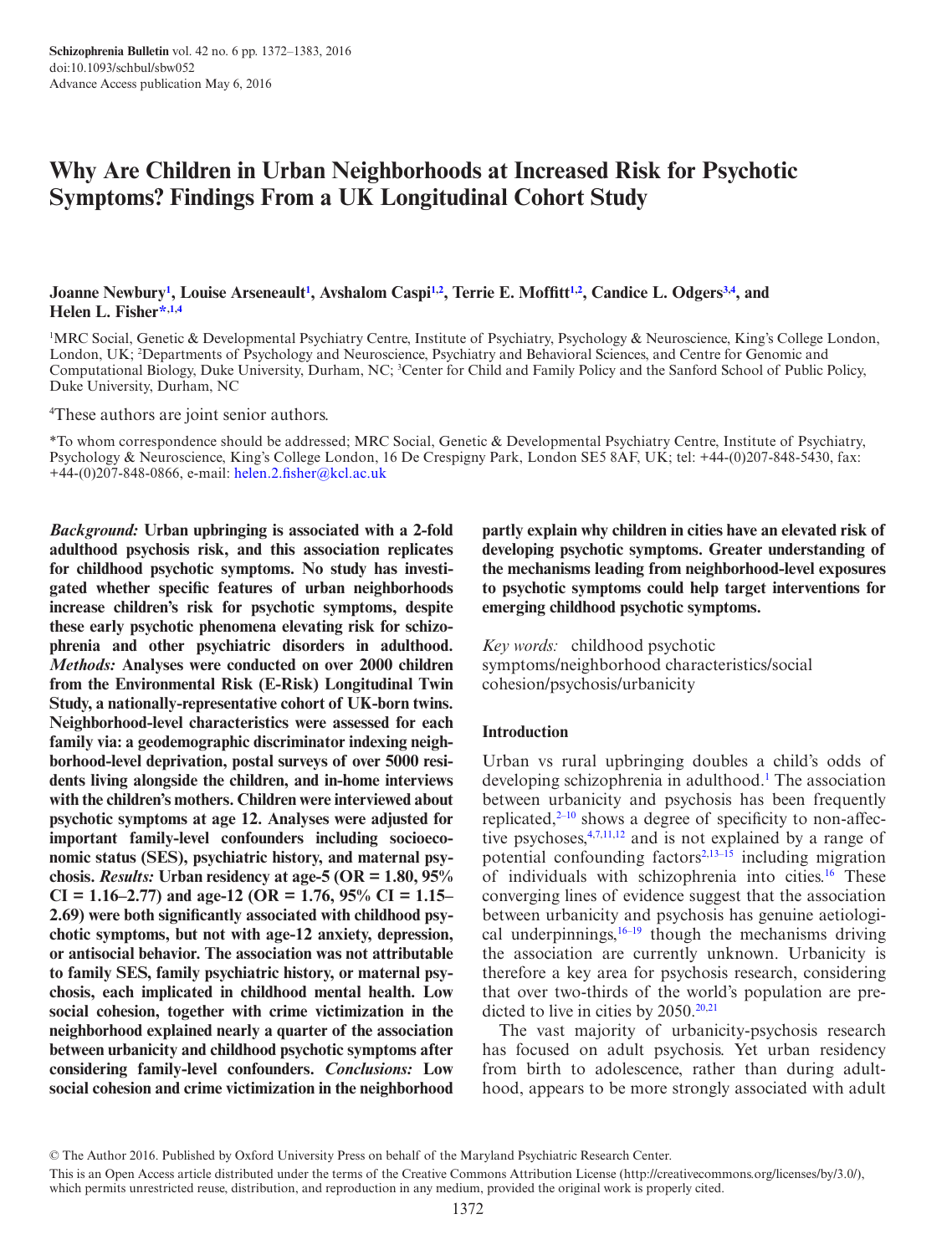psychosis[.6](#page-9-10),[10](#page-9-11),[13](#page-9-6) Consistent with the neurodevelopmental model of schizophrenia, this suggests that the processes leading from urban exposure to psychosis begin in adolescence, childhood, or earlier. Notably, positive psychotic symptoms, such as hallucinations and delusions, are surprisingly prevalent among children in the general population.[22–26](#page-9-12) These early psychotic phenomena share familial and environmental risk factors with psychotic disorders, $27-29$  and whilst they are usually transitory,  $22,23,30$  $22,23,30$  $22,23,30$  $22,23,30$ children who experience psychotic symptoms have a significantly elevated risk for schizophrenia and other psychoses in adulthood.<sup>31,[32](#page-10-3)</sup> Additionally, childhood psychotic symptoms have broad psychiatric relevance as they significantly heighten risk for other subsequent mental health difficulties including substance abuse,<sup>26</sup> depres-sion,<sup>26</sup> PTSD,<sup>32</sup> and suicidal behavior.<sup>32,[33](#page-10-5)</sup> Childhood psychotic symptoms are therefore a useful marker of early-life risk indicators for psychosis and general psychopathology. Childhood psychotic symptoms could also shed light on the urbanicity-psychosis association: a handful of studies have shown that these symptoms occur more frequently<sup>29</sup> and are more likely to persist into adulthood among youth living in urban vs nonurban set-tings.<sup>[34](#page-10-7),35</sup> However, no studies have tested whether specific aspects of the urban environment increase risk for psychotic symptoms among children.

Indeed, urbanicity is only a proxy for the currently unknown operative risk factor(s) for psychosis.<sup>18,[36](#page-10-9)</sup> More recently, attention has turned to potential urban characteristics<sup>37</sup> operating at the neighborhood-level. Neighborhood-level deprivation has been frequently implicated in adult psychosis.[17](#page-9-15)[,38–43](#page-10-11) However, modern urban neighborhoods are very mixed in terms of poverty and affluence,<sup>44</sup> whilst adult psychosis risk increases incrementally through increasing levels of urbanicity.<sup>[2](#page-9-1)[,3](#page-9-16)[,6](#page-9-10),[13](#page-9-6)</sup> Furthermore, the association between urbanicity and psychosis appears stronger in more recent generations,<sup>9,[45](#page-10-13)</sup> despite urban populations becoming generally wealthier. Thus, the association is difficult to explain through neighborhood-level deprivation alone. Cumulative evidence also supports the importance of neighborhood-level social processes such as crime, $40,46$  $40,46$  disorganization $46,47$  $46,47$ and social fragmentation $37,39,41,48$  $37,39,41,48$  $37,39,41,48$  $37,39,41,48$  $37,39,41,48$  in adult psychosis (thoroughly reviewed by March et  $al^{36}$ ), which are purported to increase adult psychosis risk by heightening childhood exposure to social stressors.<sup>[18](#page-9-14),[19](#page-9-18)[,49,](#page-10-20)[50](#page-10-21)</sup> Intriguingly, prodromal status among young adults has been shown to follow spatial patterning in accordance with these kinds of neighborhood-level psychosocial characteristics.<sup>[51](#page-10-22)</sup> However, the longitudinal associations between neighborhood-level social processes and childhood psychotic symptoms are currently unknown. Ultimately, such research could help target social and clinical interventions for early psychotic symptoms.

Here we draw from sociological theory and evidence illustrating that neighborhood-level social processes mediate the effect of neighborhood structural features (eg, urbanicity) on a range of health outcomes. $52-54$  Guided by this theory and adult psychosis findings, the current study focuses on 4 neighborhood-level social processes: (1) social cohesion, describing the cohesiveness and supportiveness of relationships between neighbors<sup>52</sup>; (2) social control, describing the likelihood that neighbors would intervene in problems in the neighborhood $52$ ; (3) neighborhood disorder, describing physical and social evidence of disorder/threat within the neighborhood<sup>53</sup>; and (4) crime victimization, representing more direct experiences of victimization in the neighborhood (eg, mugging). The current study investigates the pathways leading from urbanicity to childhood psychotic symptoms, whilst differentiating the effects of specific neighborhood-level social processes from family-level effects. We utilized a cohort of 2232 nationally-representative British twin children who have been followed from birth to age 12 and interviewed for psychotic symptoms at age 12. Our longitudinal neighborhood-level measures were obtained from multiple sources, and neighborhood scores were allocated with fine geographic resolution (ie, postcode-level). With these measures, we asked: (1) Are children in urban vs nonurban neighborhoods at increased risk for psychotic symptoms? (2) Is this association specific to childhood psychotic symptoms? (3) Is the association between urbanicity and childhood psychotic symptoms explained by background characteristics of families living in cities? (4) Are urban neighborhoods more likely to lack social cohesion and social control and be characterized by disorder and crime? (5) Finally, does the level of social cohesion, social control, neighborhood disorder, and crime victimization operating within neighborhoods mediate the effect of urban residency on childhood psychotic symptoms? We hypothesized that the effect of urbanicity on childhood psychotic symptoms would be specific to this phenotype, and mediated via exposure to low social cohesion and social control, and high disorder and crime victimization in the neighborhood (proposed pathways shown in [figure 1\)](#page-2-0).

#### **Methods**

#### *Study Cohort*

Participants were members of the Environmental Risk (E-Risk) Longitudinal Twin Study, which tracks the development of a nationally-representative birth cohort of 2232 British twin children. The sample was drawn from a larger cohort of twins born in England and Wales in 1994–1995.<sup>55</sup> Full details about the sample are reported elsewhere.<sup>56</sup> Briefly, the E-Risk sample was constructed in 1999–2000, when 1116 families with same-sex 5-year-old twins (93% of those eligible) participated in home-visit assessments. Families were recruited to represent the UK population of families with newborns in the 1990s, based on residential location throughout England and Wales and mothers' age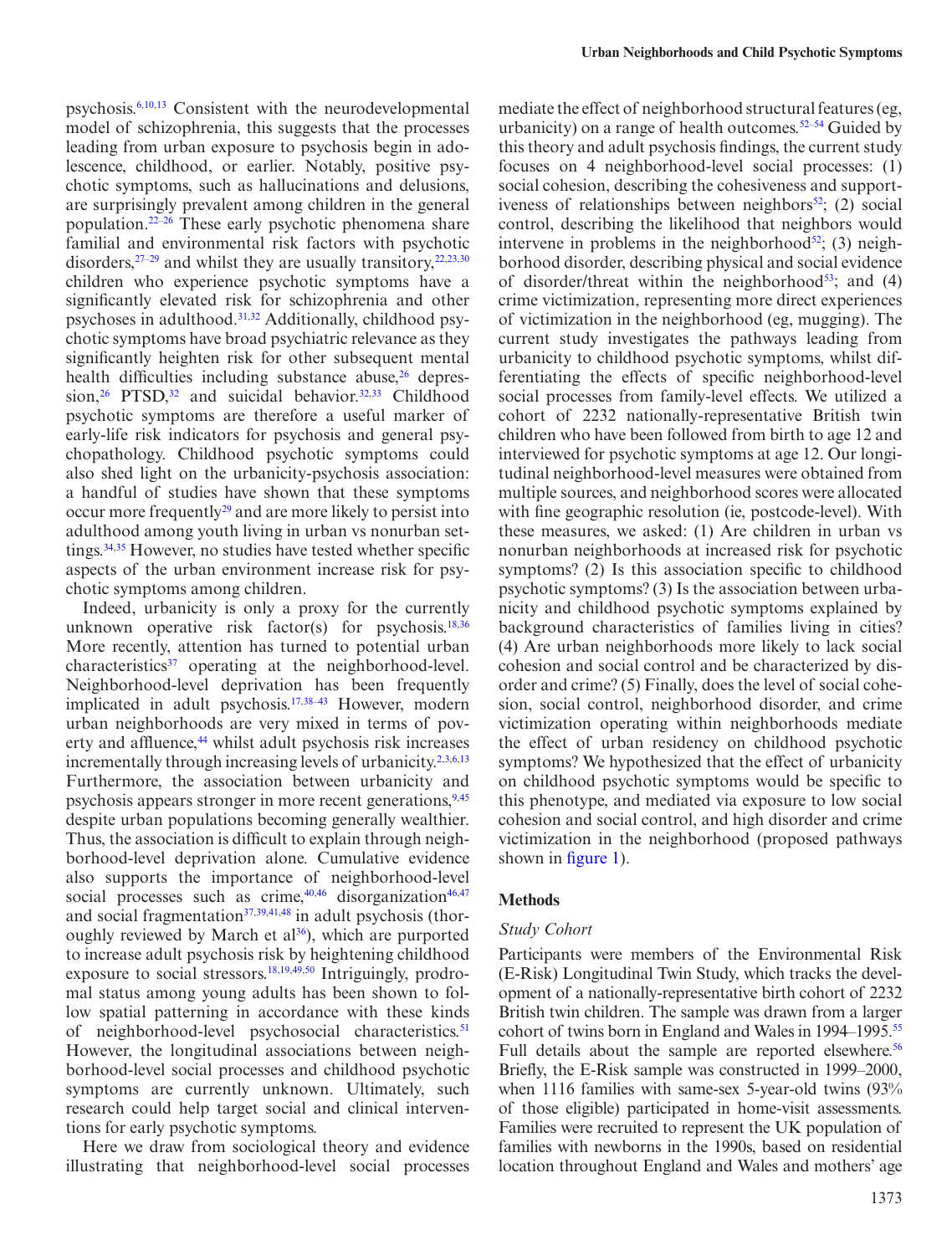

**Fig. 1.** Conceptualized pathways between urbanicity and childhood psychotic symptoms, with the total effects transmitting both directly (solid line), and indirectly (dashed lines) via neighborhood-level social process mediators (low social cohesion, low social control, high neighborhood disorder, and high crime victimization).

(teenaged mothers with twins were over-selected to replace high-risk families who were selectively lost to the register through non-response. Older mothers having twins via assisted reproduction were under-selected to avoid an excess of well-educated older mothers). E-Risk families are representative of UK households across the spectrum of neighborhood-level deprivation: 25.6% of E-Risk families live in "wealthy achiever" neighborhoods compared to 25.3% of households nation-wide; 5.3% vs 11.6% live in "urban prosperity" neighborhoods; 29.6% vs 26.9% live in "comfortably off" neighborhoods; 13.4% vs 13.9% live in "moderate means" neighborhoods; and 26.1% vs 20.7% live in "hard-pressed" neighborhoods.<sup>57,58</sup> E-Risk families underrepresent "urban prosperity" neighborhoods because such households are likely to be childless. Sex was evenly distributed in the resulting sample (49% male). All families were English speaking, and the majority (93.7%) were White. Follow-up home-visits were conducted when children were aged 7, 10, and 12 (participation rates were 98%, 96%, and 96%, respectively). At age 12, the E-Risk sample comprised 2146 twin children, and the majority of these children had complete data on both psychotic symptoms and urbanicity at age 12 (95.7%; *N* = 2054). Over half of children (56.7%,  $N = 1180$ ) never moved house at all between ages 5 and 12, and of those who did nearly two-thirds (65.0%) moved less than 500 meters. The Joint South London and Maudsley and the Institute of Psychiatry Research Ethics Committee approved each phase of the study. Parents gave informed consent and children gave assent.

## *Measures*

*Childhood Psychotic Symptoms.* E-Risk families were visited by mental health trainees or professionals when

1374

<span id="page-2-0"></span>children were aged  $12.^{29}$  Each child was privately interviewed about 7 psychotic symptoms pertaining to delusions and hallucinations, with items including "have other people ever read your thoughts?," "have you ever thought you were being followed or spied on?," and "have you ever heard voices that other people cannot hear?." This interview has been described in detail previously.<sup>[29](#page-10-6)</sup> The item choice was guided by the Dunedin Study's age-11 interview protocol $31$  and an instrument prepared for the Avon Longitudinal Study of Parents and Children.<sup>[59](#page-10-29)</sup> Interviewers coded each experience 0, 1, 2 indicating respectively "not a symptom," "probable symptom," and "definite symptom." A conservative approach was taken in designating a child's report as a symptom. First, the interviewer probed using standard prompts designed to discriminate between experiences that were plausible (eg, "I was followed by a man after school") and potential symptoms (eg, "I was followed by an angel who guards my spirit"), and wrote down the child's narrative description of the experience. Second, items and interviewer notes were assessed by a psychiatrist expert in schizophrenia, a psychologist expert in interviewing children, and a child and adolescent psychiatrist to verify the validity of the symptoms. Third, because children were twins, experiences limited to the twin relationship (eg, "My twin and I often know what each other are thinking") were coded as "not a symptom". Children were only designated as experiencing psychotic symptoms if they reported at least one definite symptom. At age 12, 5.9%  $(N = 125)$  of children reported experiencing psychotic symptoms. This is similar to the prevalence of psychotic symptoms in other community samples of children and adolescents.[22–26](#page-9-12) Furthermore, we previously showed that childhood psychotic symptoms in this cohort have good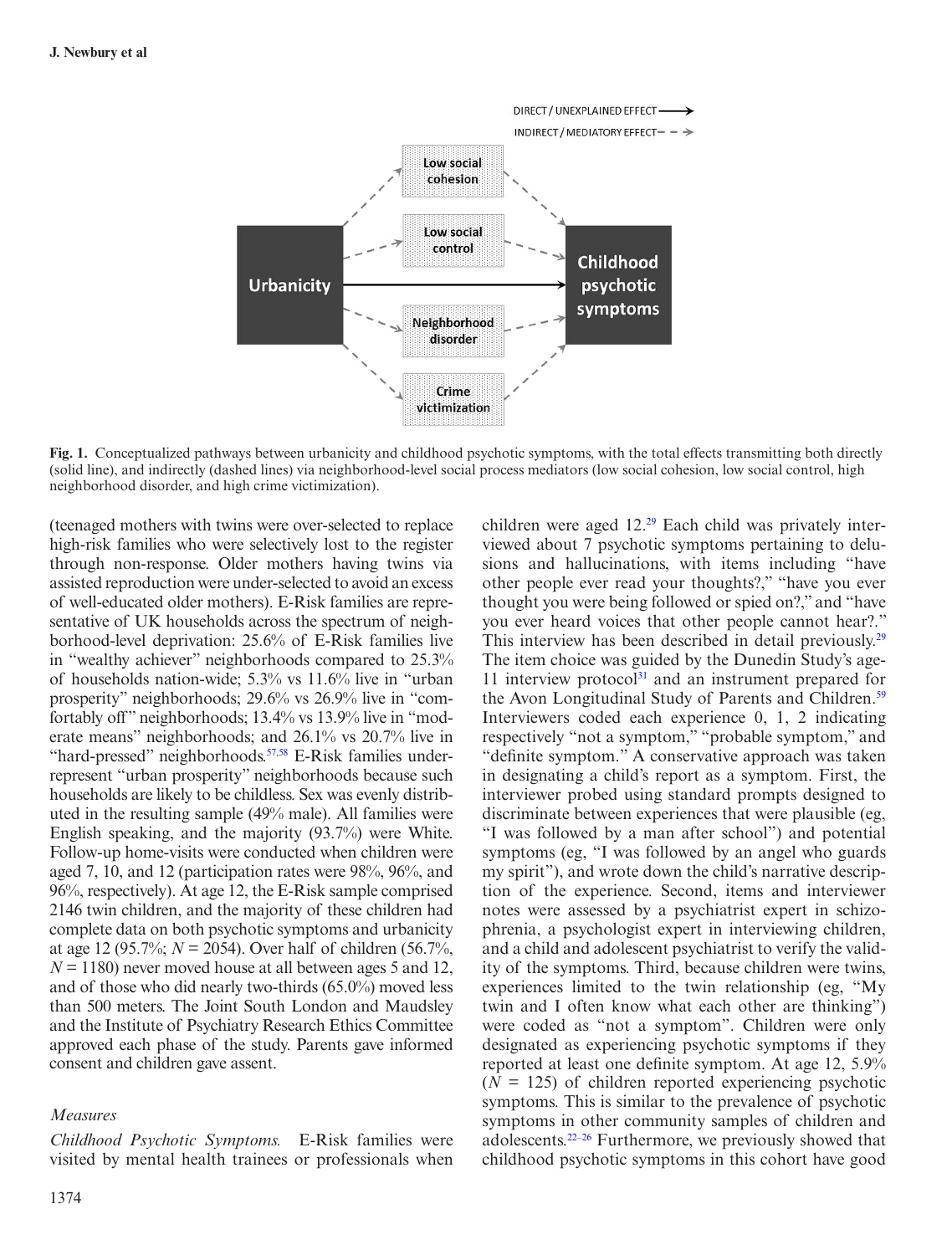construct validity, sharing many of the genetic, social, neurodevelopmental, and behavioral risk factors and correlates as adult schizophrenia.<sup>29</sup> Additionally, as we focused on psychotic symptoms rather than diagnoses, the present study design avoids confounding by psychiatric service utilization.

*Urbanicity.* Urban/nonurban classification of E-Risk families' neighborhoods was based on responses from a postal survey sent to residents living alongside E-Risk families when children were aged  $12.60,61$  $12.60,61$  $12.60,61$  Questionnaires were sent to every household in the same postcode as the E-Risk families, excluding the E-Risk families themselves (addresses were identified from electoral roll records). The number of surveys sent ranged from 15 to 50 residences per neighborhood (Average = 18.96,  $SE = 0.21$ ). Excluding undelivered surveys  $(N = 600)$ , the overall response rate was 28.1% (5601/19 926). Survey respondents typically lived on the same street or within the same apartment block as the children in our study. Surveys were returned by an average of  $5.18$  (SD = 2.73) respondents per neighborhood (range  $= 0-18$  respondents), and there were at least 2 responses from 95% of the neighborhoods ( $N = 5601$  respondents).<sup>61</sup> Residents reported whether their neighborhood was in "a city," "a town," "a suburb," "a small village," or "the countryside."[29](#page-10-6) There was high agreement between residents in the same neighborhood, with only 50 neighborhoods returning discordant responses (ie, neighborhoods where residents differed in their urbanicity responses). These 50 ambiguous neighborhoods were clarified by a British researcher (blind to any phenotypic/identifying data) using the children's full postcode, Google Aerial view and the Office of National Statistics' population density map ([http://](http://www.neighbourhood.statistics.gov.uk/HTMLDocs/PopulationDensity_2010.html) [www.neighbourhood.statistics.gov.uk/HTMLDocs/](http://www.neighbourhood.statistics.gov.uk/HTMLDocs/PopulationDensity_2010.html) [PopulationDensity\\_2010.html,](http://www.neighbourhood.statistics.gov.uk/HTMLDocs/PopulationDensity_2010.html) last accessed April 28, 2016), based on a combination of features including population density, building density, proximity to the countryside or city/town centre, land-use (eg, agriculture, transportation, industry, etc.), and the official definition of the settlement. This same method was used to estimate urbanicity at age-5 for the 35% of children who had moved over 500 metres between ages 5 and 12. For ease of interpretation and to increase analytic power, urbanicity is herein dichotomized as urban (1: city/town) vs nonurban (0: suburb/small village/countryside). At age 12, the sample was split evenly between urban and nonurban neighborhoods, with 51.9% ( $N = 1066$ ) of children living in urban neighborhoods and the remaining 988 children living in nonurban neighborhoods. Similarly, 55.1%  $(N = 1117)$  lived in urban neighborhoods at age 5.

*Neighborhood-Level Deprivation.* Neighborhood-level deprivation was constructed using A Classification of Residential Neighbourhoods (ACORN), a geodemographic discriminator developed by CACI Information Services [\(http://www.caci.co.uk/,](http://www.caci.co.uk/) last accessed April 28, 2016).<sup>57</sup> Detailed information about ACORN's classification of neighborhood-level socioeconomic-status (SES) has been provided previously.<sup>58,[60](#page-10-30)[,62](#page-10-32)</sup> Briefly, CACI utilized over 400 variables from 2001 census data for Great Britain (eg, educational qualifications, unemployment, housing tenure) and CACI's consumer lifestyle database. Following hierarchical-cluster-analysis, 5 distinct and homogeneous ordinal groups were created ranging from "Wealthy Achiever" (coded 1) to "Hard Pressed" (coded 5) neighborhoods. Each family in our sample was matched to the ACORN code for its neighborhood via its postcode (age 5 or age 12 postcode, where relevant).<sup>[58](#page-10-28)</sup>

*Neighborhood-Level Social Processes.* Social processes included social cohesion, social control, neighborhood disorder and crime victimization, and were measured in both early and late childhood. Social processes were first measured at age 5 via in-home interviews with the children's mothers. $63$  Social cohesion<sup>52</sup> (5 items) was assessed by asking mothers whether their neighborhood was closeknit, whether neighbors shared values, and whether neighbors trusted and got along with each other, etc. Higher scores indicate greater social cohesion. Social control<sup>52</sup> (5) items) was assessed by asking mothers to judge whether people in their neighborhoods would take action against different types of undesirable activities (eg, children skipping school, fights in public places). Higher scores indicate greater social control. For neighborhood disorder,<sup>53</sup> mothers were asked whether 13 problems affected their neighborhood, including noisy neighbors, arguments or loud parties, vandalism, graffiti or deliberate damage to property, and cars broken into. Higher scores indicate greater neighborhood disorder. Crime victimization was assessed by asking mothers whether they or their family had been victimized by violent crime (eg, mugging, assault), a burglary, or a theft in the neighborhood. Higher scores indicate greater crime victimization. Items (each coded 0–2) within each social process scale were summed for each mother. Social processes were also measured when children were aged 12 via the resident surveys $60,61$  (survey methodology described in detail under urbanicity heading). Residents were asked the same questions regarding these 4 neighborhood-level social processes. For the resident reports, the social process scales were created in 2 steps. First, items belonging to each social process scale were averaged to create summary scores for each of the 5601 respondents. Second, scores for each E-Risk family were created by averaging the social process scores of respondents within that neighborhood.

Thus, neighborhood-level social processes were estimated both before and contemporaneously to childhood psychotic symptoms, enabling us to triangulate a prospective design with objective neighborhood appraisals. At age 5, mothers' views of the neighborhood were used as mothers are considered more reliable reporters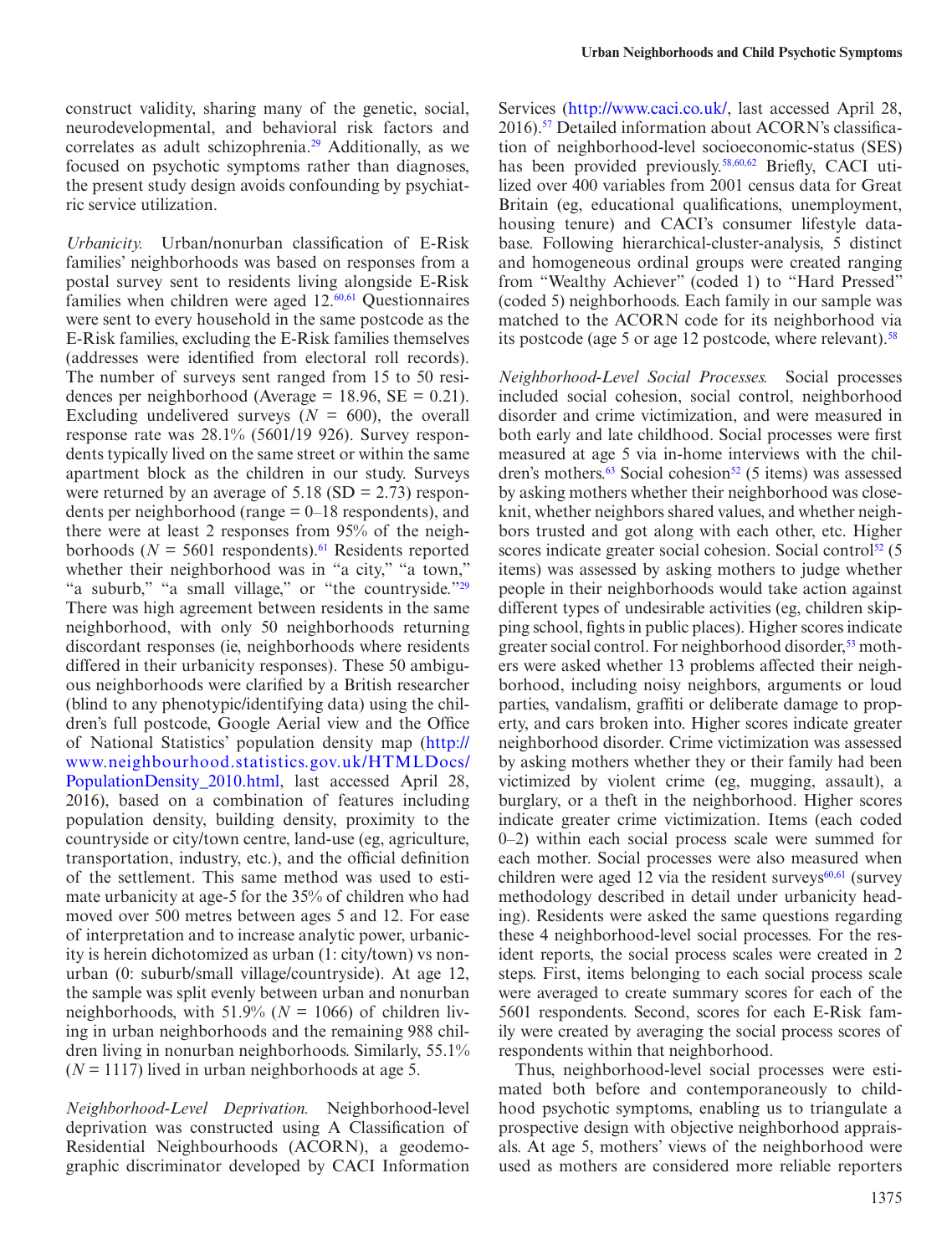than children at this age and because their perceptions are likely to influence their children's amount of exposure and experiences in the neighborhood. $64,65$  $64,65$  At age 12, resident reports were used to gain more objective and comprehensive assessments of the neighborhood. As children themselves reported on their own psychotic symptoms at age 12, both our age-5 (mother-reported) and age-12 (resident-reported) assessments of neighborhood-level social processes are obtained from independent sources.

*Other Age-12 Outcomes.* Anxiety was assessed when children were aged 12, via private interviews using the 10-item version of the Multidimensional Anxiety Scale for Children (MASC).<sup>66</sup> An extreme anxiety group was formed with children who scored at or above the 95th percentile  $(N = 129, 6.1\%)$ . Depression symptoms were assessed at age 12 using the Children's Depression Inventory (CDI).<sup>[67](#page-11-4)</sup> Children who scored 20 or more $68$  were deemed to have clinically significant depressive symptoms ( $N = 74, 3.5\%$ ). Antisocial behavior was assessed using the Achenbach system of empirically-based assessment.<sup>69</sup> An extreme antisocial behavior group was formed with children who scored at or above the 95th percentile  $(N = 110, 5.1\%)$ , based on combined mother and teacher reports at age 12[.70](#page-11-7)

*Family-Level Confounders.* Family SES was measured via a composite of parental income (total household), education (highest mother/father), and occupation (highest mother/father) when children were aged 5, and was categorized into tertiles (ie, low-, medium-, and high-SES). Family psychiatric history and maternal psychosis were both assessed when children were aged 12. In private interviews, mothers reported on family history of DSM disorders, $71$  which was converted to a proportion  $(0-1.0)$  of family members with a history of psychiatric disorder. For maternal psychosis, mothers were interviewed using the Diagnostic Interview Schedul[e72](#page-11-9) for DSM-IV<sup>73</sup> which provides a symptom count for characteristic symptoms of schizophrenia (eg, hallucinations, delusions, anhedonia).

*Statistical Analysis.* Analyses were conducted in STATA 11.2 (Stata-Corp). Firstly, linear regression was used to investigate the association between urbanicity and neighborhood-level social processes ([table 1](#page-5-0)). Secondly, logistic regression was used to investigate the associations between neighborhood-level social processes and childhood psychotic symptoms ([table 2](#page-5-1)). Thirdly, our mediation analyses utilized KHB pathway decomposition (table  $3$ ).<sup>74</sup> This procedure partitions the total effect of one variable (urbanicity) on another variable (childhood psychotic symptoms) into the direct effect (which also includes the effects of unknown/unspecified mediators and measurement error), and indirect effects explained by specified mediators (neighborhood-level social processes). Age-5 urbanicity is used when age-5

social processes are analyzed; age-12 urbanicity is used when age-12 social processes are analyzed. As the scales differed between the age-5 (mother-reported) and age-12 (resident-reported) social process variables, social process variables in steps 2 and 3 were standardized with a mean of 0 and a SD of 1 (subtraction of the mean then division by the SD) to facilitate comparability of the results. Where appropriate, analyses accounted for the nonindependence of observations using the "CLUSTER" command because the sample comprised twins. This procedure is derived from the Huber-White variance estimator, and provides robust standard errors adjusted for within-cluster correlated data<sup>75</sup> (Note: within-pair twin correlations can also be corrected using multi-level approaches. [Supplementary table 1](http://schizophreniabulletin.oxfordjournals.org/lookup/suppl/doi:10.1093/schbul/sbw052/-/DC1) shows that our main logistic regression analyses are highly robust to alternative estimation procedures.).

# **Results**

# *Are Children in Urban vs Nonurban Neighborhoods at Increased Risk for Psychotic Symptoms?*

There was a significant cross-sectional association between age-12 urban residency and childhood psychotic symptoms (OR = 1.76, 95% CI = 1.15–2.69, *P* = .009). Around 7.4%  $(N = 79)$  of urban-dwelling children compared to  $4.4\%$  ( $N = 43$ ) of nonurban-dwelling children experienced at least one definite psychotic symptom at age 12. The association between urbanicity and psychotic symptoms held when analyses were restricted to the 56.6% of children who never moved house between ages  $5$  and  $12$  (OR = 2.01, 95% CI = 1.14–3.58, *P* = .017), and when controlling for residential mobility during this period (OR =  $1.71$ ,  $95\%$  $CI = 1.12-2.61$ ,  $P = .014$ ). The association also held for the 93.7% of children who were ethnically White (OR = 1.85, 95% CI = 1.21–2.84, *P* = .005). Although in our sample there was a tendency for urban neighborhoods to be more deprived (OR = 2.57, 95% CI = 1.99–3.32,  $P$  < .001), half of urban neighborhoods were relatively affluent (ACORN categories 1–3; 50.3%), and over a quarter of nonurban neighborhoods were considered deprived (ACORN categories 4 and 5; 27.8%). Moreover, when urbanicity and neighborhood deprivation were included in a logistic regression model together, they were both significantly associated with childhood psychotic symptoms  $OR = 1.62$ ,  $95\%$  CI = 1.03–2.56,  $P = .039$ ; OR = 1.62, 95% CI = 1.05–2.50, *P* = .029, respectively), demonstrating that urbanicity is associated with childhood psychotic symptoms largely independently of neighborhood-level deprivation in this sample. Additionally, the association between urbanicity and childhood psychotic symptoms held when earlier urbanicity at age 5 was examined (OR = 1.80, 95% CI = 1.16–2.77, *P* = .008). Therefore, the remaining analyses in this article will focus on tracing the effects of urbanicity (age-5 or age-12, where appropriate) on childhood psychotic symptoms.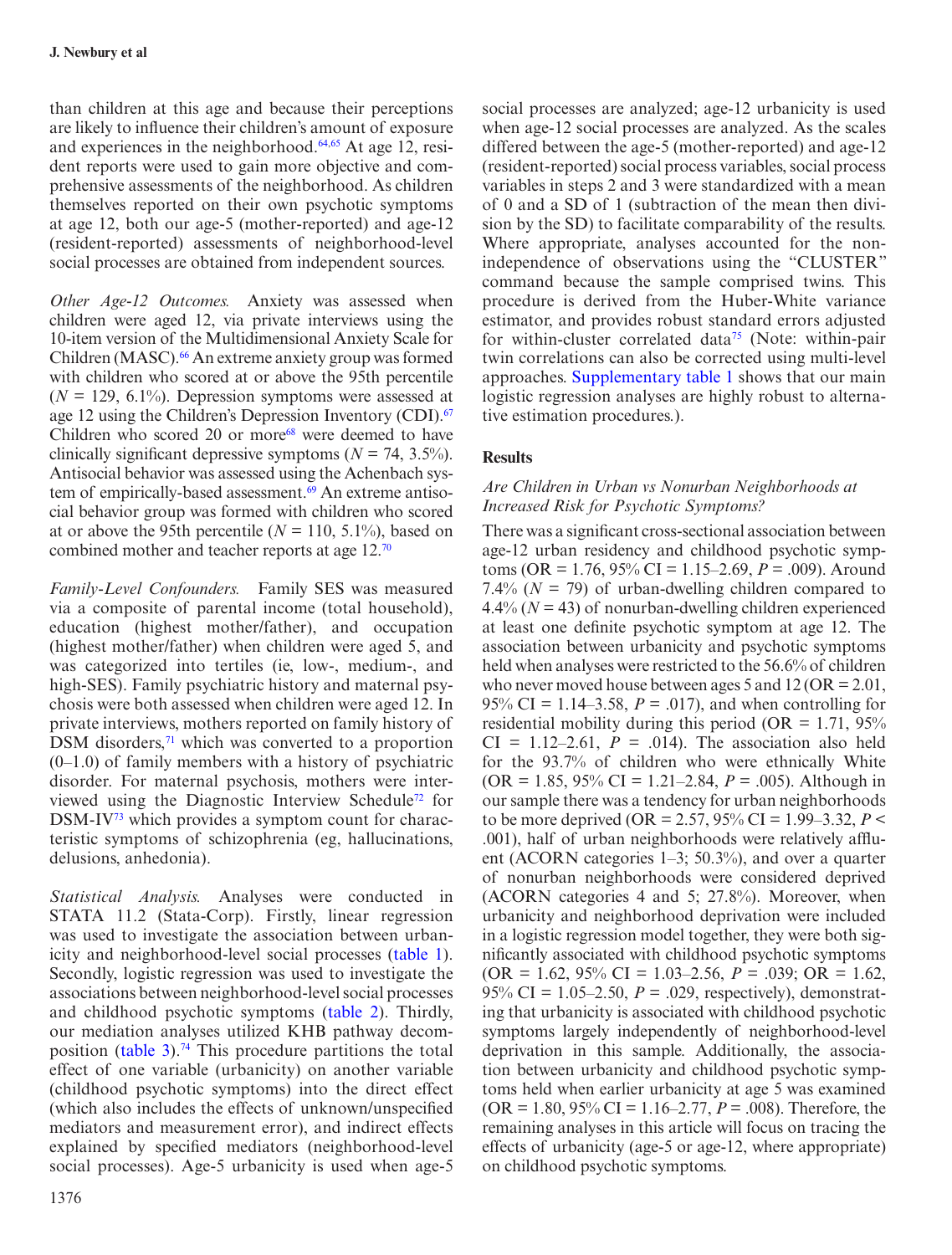|                                     |          | Urban      | Nonurban    | Standardized<br>Association Between<br>Processes | Urbanicity and Social |
|-------------------------------------|----------|------------|-------------|--------------------------------------------------|-----------------------|
| Neighborhood-Level Social Processes | Range    | M(SD)      | M(SD)       | $B^{\rm a}$                                      | P Value               |
| Age-5 (mother reports) <sup>b</sup> |          |            |             |                                                  |                       |
| Social cohesion                     | $0 - 10$ | 7.11(2.95) | 8.18 (2.32) | $-.19$                                           | < 0.001               |
| Social control                      | $0 - 10$ | 7.04(2.88) | 7.91(2.41)  | $-.16$                                           | < 0.01                |
| Neighborhood disorder               | $0 - 22$ | 4.40(4.15) | 3.46(3.24)  | .12                                              | < 0.001               |
| Crime victimization                 | $0 - 6$  | 1.06(1.39) | 0.75(1.18)  | .12                                              | < 0.001               |
| Age-12 (resident reports) $\degree$ |          |            |             |                                                  |                       |
| Social cohesion                     | $0 - 4$  | 2.11(0.50) | 2.36(0.47)  | $-.25$                                           | < 0.001               |
| Social control                      | $0 - 4$  | 2.09(0.53) | 2.33(0.51)  | $-.22$                                           | < 0.001               |
| Neighborhood disorder               | $0 - 2$  | 0.56(0.35) | 0.40(0.32)  | .23                                              | < 0.001               |
| Crime victimization                 | $0 - 2$  | 0.22(0.24) | 0.15(0.19)  | .16                                              | < 0.001               |

<span id="page-5-0"></span>**Table 1.** Bivariate Associations Between Urbanicity and Neighborhood-Level Social Processes

*Note*: *B*, standardized beta coefficient; *M*, mean. Social cohesion and social control consistently have negative beta coefficients, demonstrating that urban neighborhoods had lower levels of social cohesion and social control compared to nonurban neighborhoods. In contrast, neighborhood disorder and crime victimization consistently have positive beta coefficients, demonstrating that urban neighborhoods had higher levels of disorder and crime victimization compared to nonurban neighborhoods. All analyses account for the nonindependence of twin observations.

a The standardized (*B*) beta coefficients indicate the unit SD change in each social process given 1 unit SD change in urbanicity, and allow comparison between each social process. Standardized betas provide exactly the same point estimates as correlation coefficients and may be interpreted as correlations, with a score of −1.0 indicating a 100% negative correlation and a score of +1.0 indicating a 100% positive correlation.

b Age-5 urbanicity is used for the bivariate associations between urbanicity and age-5 mother-reported social processes.

c Age-12 urbanicity is used for the bivariate associations between urbanicity and age-12 resident-reported social processes. Age-12 resident-reported social process scores were imputed for 2 children with missing data.

<span id="page-5-1"></span>**Table 2.** Bivariate Associations Between Neighborhood-Level Social Processes and Childhood Psychotic Symptoms

| Neighborhood-Level Social Processes OR 95% CI |      |                     | P Value |
|-----------------------------------------------|------|---------------------|---------|
| Age-5 (mother reports)                        |      |                     |         |
| Social cohesion                               |      | $0.68$ [0.58, 0.82] | < 0.001 |
| Social control                                |      | $0.75$ [0.62, 0.91] | .003    |
| Neighborhood disorder                         | 1.26 | [1.06, 1.51]        | .010    |
| Crime victimization                           |      | 1.40 [1.19, 1.65]   | < 0.01  |
| Age-12 (resident reports) <sup>a</sup>        |      |                     |         |
| Social cohesion                               |      | $0.76$ [0.65, 0.89] | .001    |
| Social control                                | 0.83 | [0.69, 1.00]        | .050    |
| Neighborhood disorder                         | 1.27 | [1.07, 1.52]        | .007    |
| Crime victimization                           | 1.17 | [0.96, 1.42]        | .123    |

*Note*: Social cohesion and social control are consistently associated with odds lower than 1 for childhood psychotic symptoms, demonstrating that children were less likely to experience psychotic symptoms in neighborhoods with higher levels of social cohesion and social control. In contrast, neighborhood disorder and crime victimization are consistently associated with odds greater than 1 for childhood psychotic symptoms, demonstrating that children were more likely to experience psychotic symptoms in neighborhoods with higher levels of neighborhood disorder and crime victimization. All analyses account for the nonindependence of twin observations. All social process variables have been standardized with a mean of 0 and a SD of 1.

a Age-12 resident-reported social process scores were imputed for 2 children with missing data.

# *Is Urbanicity Specifically Associated With Childhood Psychotic Symptoms?*

Our assumption of specificity to psychotic symptoms was tentatively supported, as associations between age-12 urbanicity and age-12 depression (OR  $= 1.16$ , 95% CI =  $0.69-1.96$ ,  $P = .571$ ), anxiety (OR = 1.42, 95% CI =  $0.95-2.12$ ,  $P = .091$ ) and antisocial behavior  $(OR = 0.93, 95\% \text{ CI} = 0.59 - 1.47, P = .753)$  were each nonsignificant, with smaller effect sizes than demonstrated for psychotic symptoms. However, given that the CIs for both depression and anxiety included the point estimate for the association between age-12 urbanicity and childhood psychotic symptoms ( $OR = 1.76$ ), we cannot be sure that these associations differed significantly. Nevertheless, after simultaneous adjustment for age-12 depression, anxiety and antisocial behavior, urbanicity remained significantly associated with childhood psychotic symptoms (OR =  $1.74$ , 95% CI =  $1.15-2.65$ ,  $P = .009$ , suggesting that urbanicity was independently associated with childhood psychotic symptoms in this sample. Furthermore, the associations between urbanicity and these 3 additional age-12 outcomes remained nonsignificant when they were recategorized at a lower threshold (80th percentile), suggesting that the negative findings were not due to inadequate power (results available upon request).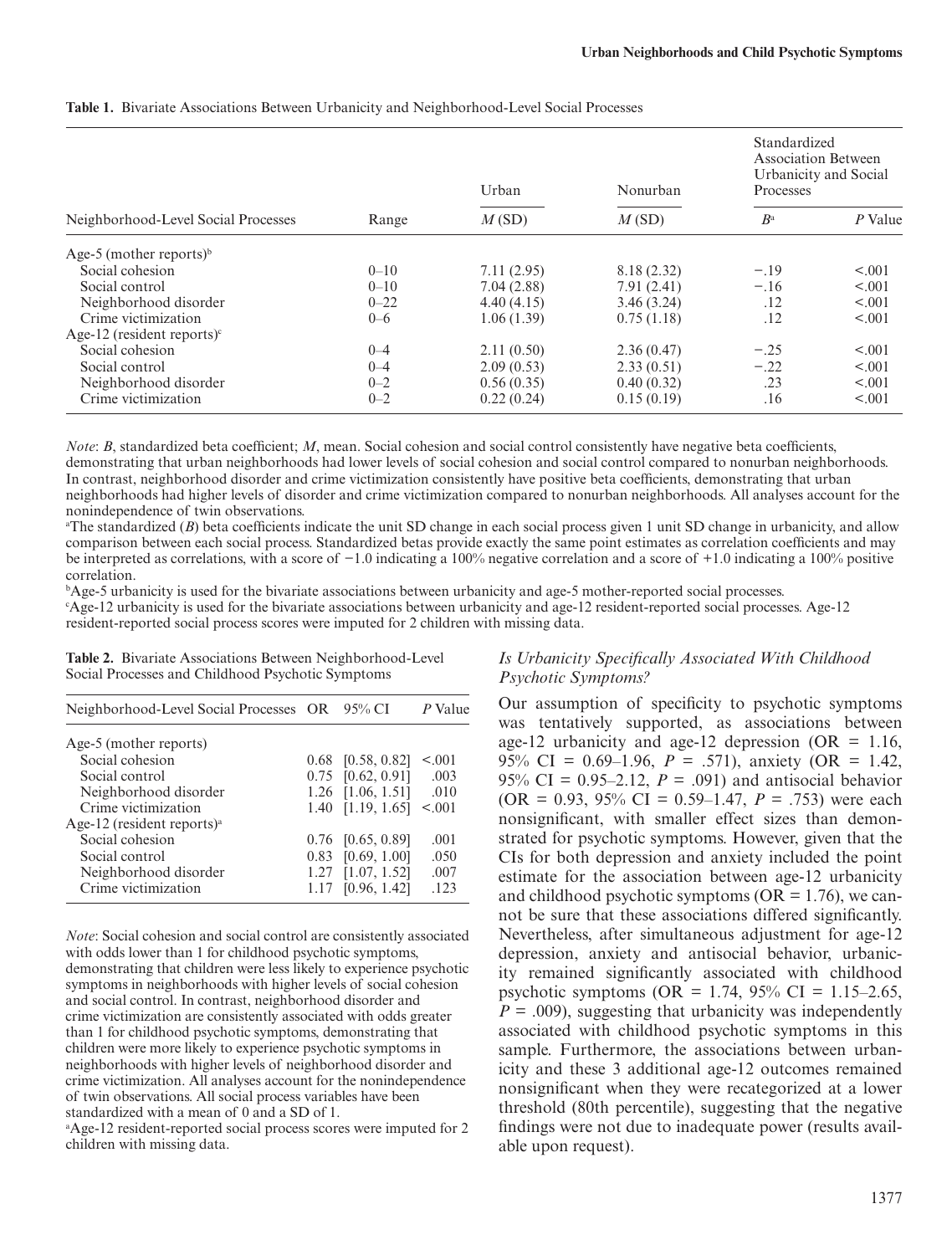|                                                           |                       | Mediation Model 1                                     |                                                      |                                                      |                         | Mediation Model 2 <sup>ª</sup> |                                                             |                                                              |                                                    |                         |
|-----------------------------------------------------------|-----------------------|-------------------------------------------------------|------------------------------------------------------|------------------------------------------------------|-------------------------|--------------------------------|-------------------------------------------------------------|--------------------------------------------------------------|----------------------------------------------------|-------------------------|
| Potential Neighborhood-Level<br>Social Process Mediators  | Sample<br><b>Size</b> | Total OR<br>$[95%$ CI                                 | Direct OR<br>[95% CI]                                | Indirect OR<br>[95% CI]                              | % Mediated <sup>b</sup> | Sample Size                    | Total OR<br>[95% CI]                                        | Direct OR<br>[95% CI]                                        | Indirect OR<br>$[95%$ CI                           | % Mediated <sup>b</sup> |
| Age-5 (mother reports) <sup>c</sup><br>Social cohesion    | 2014                  | $1.71*$                                               | $1.49^{\dagger}$                                     | $1.15**$                                             | 25                      | 2005                           | 1.58*                                                       | 1.46                                                         | $1.08*$                                            | 17                      |
| Social control                                            | 1998                  | $\begin{bmatrix} 1.10, 2.64 \end{bmatrix}$<br>1.74*   | $[0.95, 2.35]$<br>$1.62*$                            | $\begin{bmatrix} 1.05, 1.25 \\ 1.07* \end{bmatrix}$  | ≌                       | 1989                           | $\begin{bmatrix} 1.00, 2.49 \\ 1.62* \end{bmatrix}$         | $[0.92, 2.33]$<br>1.57 <sup>†</sup>                          | $\begin{bmatrix} 1.02, 1.16 \\ 1.04 \end{bmatrix}$ | ∞                       |
| Neighborhood disorder                                     | 2022                  | $\begin{bmatrix} 1.13, 2.70 \ 1.72* \end{bmatrix}$    | $[1.04, 2.54]$<br>$1.65*$                            | $\begin{bmatrix} 1.00, 1.15 \\ 1.04 \end{bmatrix}$   |                         | 2013                           | $\begin{bmatrix} 1.03, 2.55 \\ 1.58 \end{bmatrix}$          | $[0.99, 2.48]$<br>1.57 <sup>†</sup>                          | $[0.99, 1.09]$<br>$1.01$                           | $\mathrel{\sim}$        |
| Crime victimization                                       | 2022                  | $\begin{bmatrix} 1.11, 2.66 \end{bmatrix}$<br>$1.71*$ | $\begin{bmatrix} 1.06, 2.57 \\ 1.59 * \end{bmatrix}$ | $[0.99, 1.09]$ 1.07*                                 |                         | 2013                           | $\begin{bmatrix} 1.01, 2.49 \ 1.57^{\dagger} \end{bmatrix}$ | $[0.99, 2.47]$<br>1.50 <sup>*</sup>                          | $[0.98, 1.04]$<br>1.05                             |                         |
| Age-12 (resident reports) <sup>d</sup><br>Social cohesion | 2054                  | 1.11, 2.65]<br>1.76**                                 | [1.02, 2.48]<br>$1.58*$                              | [1.02, 1.13]<br>$\frac{1}{2}$                        | $\overline{1}$          | 2045                           | [1.00, 2.47]<br>$1.61*$                                     | [0.95, 2.37]<br>$1.53^{\dagger}$                             | [1.00, 1.10]<br>0.05                               | $\supseteq$             |
| Social control                                            | 2054                  | [1.15, 2.69]<br>$.76**$                               | $\begin{bmatrix} 1.03, 2.43 \\ 1.66* \end{bmatrix}$  | $[1.02, 1.21]$<br>$1.06$                             |                         | 2045                           | $\begin{bmatrix} 1.03, 2.50 \\ 1.61* \end{bmatrix}$         | $[0.98, 2.40]$<br>1.58*                                      | $[0.97, 1.13]$<br>$1.02$                           | 4                       |
| Neighborhood disorder                                     | 2054                  | 1.15, 2.69]<br>$1.76**$                               | $\begin{bmatrix} 1.07, 2.57 \ 1.60^* \end{bmatrix}$  | $\begin{bmatrix} 0.97, 1.16 \\ 1.10^* \end{bmatrix}$ | $\frac{6}{1}$           | 2045                           | $\begin{bmatrix} 1.03, 2.51 \end{bmatrix}$<br>1.61*         | $\begin{bmatrix} 1.00, 2.50 \\ 1.55^{\dagger} \end{bmatrix}$ | $[0.94, 1.10]$<br>$1.04$                           | ┍                       |
|                                                           |                       | 1.15, 2.69                                            | [1.01, 2.53]                                         | [1.00, 1.21]                                         |                         |                                | 1.03, 2.51                                                  | [0.97, 2.49]                                                 | [0.96, 1.12]                                       |                         |

association that is not explained by the mediator/covariates in the model; and indirect effect = the part of the overall association that is explained by the social process mediator association that is not explained by the mediator/covariates in the model; and indirect effect = the part of the overall association that is explained by the social process mediator<br>in the model. Bold text denotes signifi level social processes and/or family-level covariates. These sample size differences also account for the difference between the main effect OR (1.80) and the total effect ORs for level social processes and/or family-level covariates. These sample size differences also account for the difference between the main effect OR (1.80) and the total effect ORs for mother reports in Mediation model 1. Social processes can still be compared for the percentage that they mediate the total effect of urbanicity. We also conducted mediation mother reports in Mediation model 1. Social processes can still be compared for the percentage that they mediate the total effect of urbanicity. We also conducted mediation analyses using Full Information Maximum Likelihood (FIML) in Mplus to include all available cases at age 5 (N = 2232 for all Models reported) and found no differences analyses using Full Information Maximum Likelihood (FIML) in Mplus to include all available cases at age 5 (*N* = 2232 for all Models reported) and found no differences *Note*: The sample sizes and total effect ORs vary slightly for the age-5 mother reports of social processes, due to small numbers of children missing data on neighborhoodin the model. Bold text denotes significant indirect (mediation) pathways at *P* < .05. All analyses account for the nonindependence of twin observations. All social process variables have been standardized with a mean of 0 and a SD of 1.<br>"The total, direct and indirect ORs in mediation model 2 are adjusted for family-level confounders: family socioeconomic status, family psychiatric history, in the size, direction or pattern of effects. Total effect = overall association between urbanicity and childhood psychotic symptoms; direct effect = the part of the overall in the size, direction or pattern of effects. Total effect = overall association between urbanicity and childhood psychotic symptoms; direct effect = the part of the overall variables have been standardized with a mean of 0 and a SD of 1.  $\overline{N}$ 

aThe total, direct and indirect ORs in mediation model 2 are adjusted for family-level confounders: family socioeconomic status, family psychiatric history, and maternal psychosis.<br><sup>p</sup>Percentages rounded to whole numbers.

<span id="page-6-0"></span>bPercentages rounded to whole numbers.

"Age-5 urbanicity is used for the mediation analysis of urbanicity and childhood psychotic symptoms via age-5 mother-reported social processes. cAge-5 urbanicity is used for the mediation analysis of urbanicity and childhood psychotic symptoms via age-5 mother-reported social processes.

dAge-12 urbanicity is used for the mediation analysis of urbanicity and childhood psychotic symptoms via age-12 resident-reported social processes. Age-12 resident-reported <sup>0</sup>Age-12 urbanicity is used for the mediation analysis of urbanicity and childhood psychotic symptoms via age-12 resident-reported social processes. Age-12 resident-reported social process scores were imputed for 2 children with missing data. social process scores were imputed for 2 children with missing data.

\*  $P < 0.05$ , \*\*  $P < 0.01$ , 'Nominally significant  $P > 0.05$  and  $P < 0.1$ . \**P* < .05, \*\**P* < .01, †Nominally significant *P* > .05 and *P* < .1.

**Table 3.** Association Between Urbanicity and Childhood Psychotic Symptoms, Split Into Total Effects, and Direct and Indirect Pathways via Neighborhood-Level Social

Table 3. Association Between Urbanicity and Childhood Psychotic Symptoms, Split Into Total Effects, and Direct and Indirect Pathways via Neighborhood-Level Social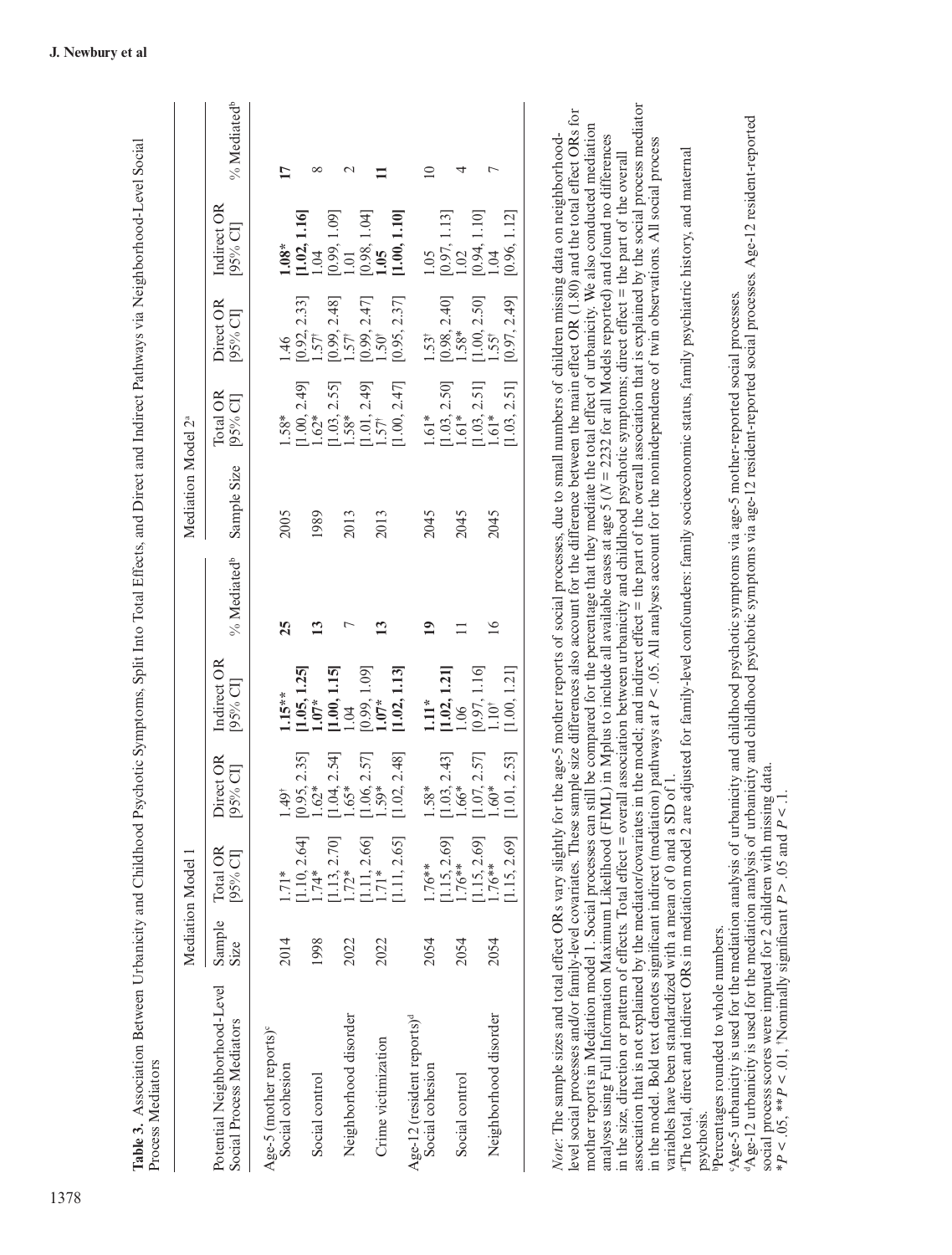## *Is the Association Between Urbanicity and Childhood Psychotic Symptoms Explained by Background Characteristics of Families Living in Cities?*

The association between age-12 urbanicity and childhood psychotic symptoms did not appear to be explained by 3 key potential family-level confounders, namely family SES, family psychiatric history and maternal psychosis. Simultaneous adjustment for these proxy indicators of genetic and environmental risk only slightly attenuated the association between age-12 urbanicity and childhood psychotic symptoms (OR =  $1.61$ , 95% CI =  $1.04-2.51$ ,  $P = .035$ ).

# *Are Urban Neighborhoods More Likely to Lack Social Cohesion and Social Control and Be Characterized by Disorder and Crime?*

Associations of urbanicity with neighborhood-level social processes are shown in table 1. At age 5, urban neighborhoods had (ie, mothers reported) significantly lower social cohesion and social control, and significantly higher neighborhood disorder and crime victimization than nonurban neighborhoods (all  $Ps < .001$ ). Similar bivariate associations were found been urbanicity and social processes for age-12 neighborhoods (residents' reports) (all *P*s < .001; [table 1\)](#page-5-0).

Associations of neighborhood-level social processes with childhood psychotic symptoms are shown in [table 2](#page-5-1). Children were significantly less likely to experience psychotic symptoms at age 12 if, at age 5, they lived in neighborhoods with higher social cohesion  $(P < .001)$  and higher social control ( $P = .003$ ). In contrast, children were significantly more likely to experience psychotic symptoms at age 12 if their age-5 neighborhood was characterized by higher neighborhood disorder  $(P = .010)$  and higher crime victimization (*P* < .001). A comparable crosssectional pattern was found for the associations between age-12 neighborhood-level social processes and childhood psychotic symptoms, though social control was borderline statistically significant ( $P = .050$ ) and neighborhood-level crime victimization failed to reach conventional levels of statistical significance ( $P = .123$ ; [table 2](#page-5-1)).

## *Do Neighborhood-Level Social Processes Mediate the Effect of Urban Residency on Childhood Psychotic Symptoms?*

We investigated the extent that neighborhood-level social processes mediated the effect of urban residency on childhood psychotic symptoms ([figure 1\)](#page-2-0). Social processes were only included if they were significantly associated with both urbanicity and childhood psychotic symptoms (ie, age-12 neighborhood-level crime victimization was excluded as it was not associated with childhood psychotic symptoms at  $P < .05$ ). [Table 3](#page-6-0) shows results as odds ratios with 95% CIs for the total (overall association), direct (the part of the overall association that is not explained by the mediator/covariates in the model) and indirect (the part of the overall association that is explained by the social process mediator in the model) effects of urbanicity on childhood psychotic symptoms. A model in which the indirect OR is equal to the total OR would indicate that the effect of the predictor on the outcome is entirely (100%) mediated by the specified mediator. Mediation model 1 is unadjusted, and Mediation model 2 is adjusted for family-level confounders (family SES, family psychiatric history, maternal psychosis) (Note: sample size and total effect ORs vary slightly within [table 3](#page-6-0) due to small numbers of children missing data on age-5 neighborhood-level social processes and/or familylevel confounders. Further detail is provided in [Table 3'](#page-6-0)s footnote.). Mediation model 1 shows that neighborhoodlevel low social cohesion at age 5 significantly mediated the effect of age-5 urbanicity on age-12 psychotic symptoms, explaining 25% of the association. Low social control and high crime victimization in the neighborhood also significantly mediated the effect of age-5 urbanicity on childhood psychotic symptoms, each explaining 13% of the association. These prospective models were somewhat supported by our cross-sectional analysis of age-12 urbanicity and age-12 social processes, in that low social cohesion once again significantly explained the largest proportion of the association between urbanicity and childhood psychotic symptoms (19%). These mediatory effects were slightly attenuated after considering family-level confounders (Mediation model 2, table 3). Nonetheless, following adjustment, neighborhood-level low social cohesion and high crime victimization at age 5 still significantly mediated the effect of age-5 urbanicity on childhood psychotic symptoms (explaining 17% and 11%, respectively). When age-5 social cohesion and crime victimization were simultaneously modeled, together they explained nearly a quarter of the effect of age-5 urbanicity on age-12 psychotic symptoms  $(24\% \text{·} \text{OR} = 1.11, 95\%)$  $CI = 1.03 - 1.20, P = .004$ .

## **Discussion**

This is the first study to investigate whether specific psychosocial features of the urban environment increase children's risk for psychotic symptoms. Our findings add to existing knowledge in at least 3 ways. First, children living in urban neighborhoods were ~80% more likely to experience psychotic symptoms at age 12 compared to children living in nonurban neighborhoods. This association held in both prospective and cross-sectional models, and was not explained by the socioeconomic or psychiatric composition of urban families. Second, psychotic symptoms were more common among children living in neighborhoods characterized by low social cohesion, low social control, high neighborhood disorder, and where the family had been directly victimized by a crime. Our findings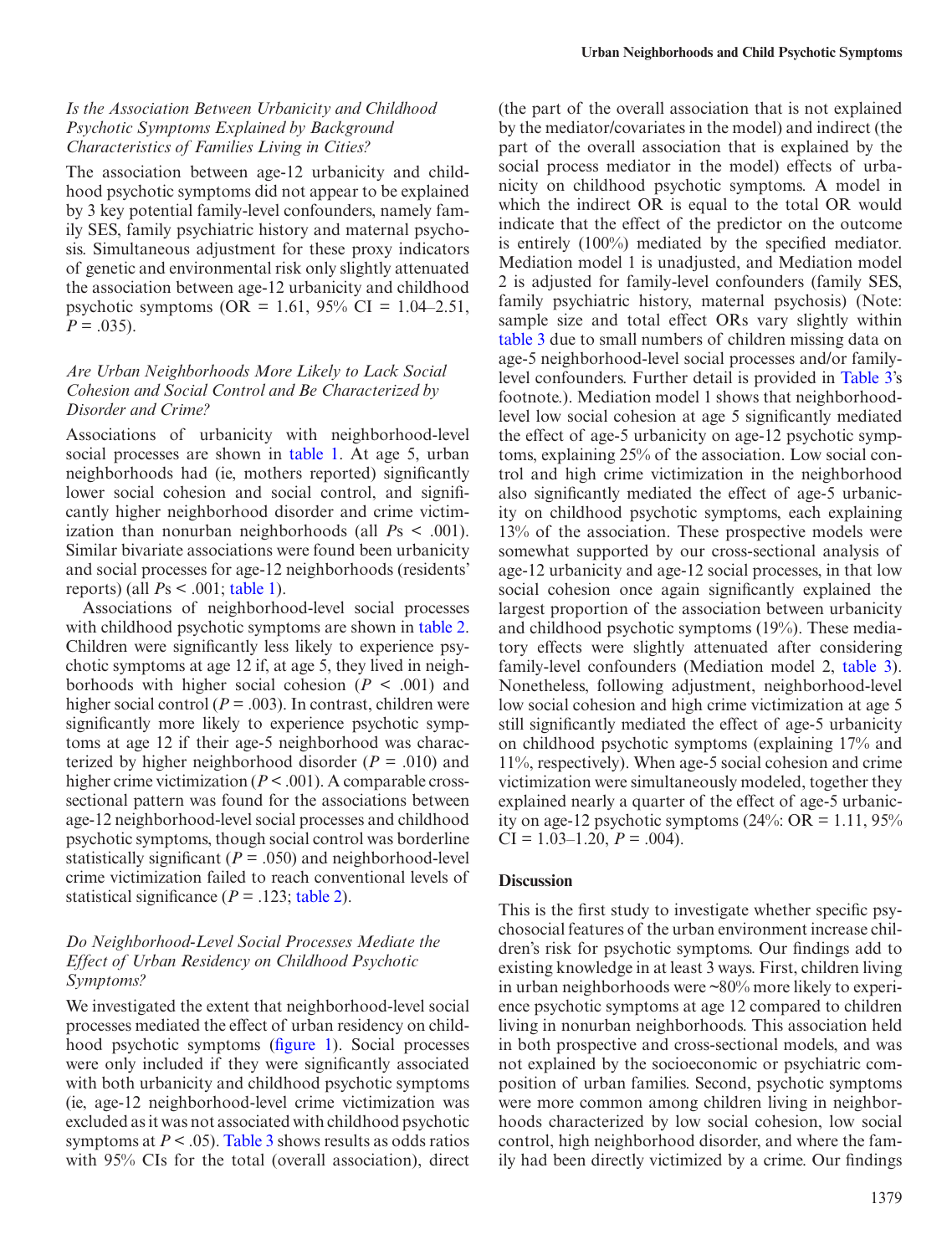highlight that these neighborhood-level social processes, which are implicated in adult psychosis,<sup>[17](#page-9-15)[,37,](#page-10-10)[39](#page-10-17)[,40](#page-10-14),46-48</sup> may also be relevant to positive psychotic symptoms in childhood. Third, low social cohesion explained the largest proportion of the effect of urbanicity on childhood psychotic symptoms, regardless of reporter (17% for mother reports, 10% for resident reports), and independently of the potential family-level confounders measured in this study. Furthermore, social cohesion together with crime victimization at age-5 explained almost a quarter of the effect of age-5 urbanicity on childhood psychotic symptoms. Though we have investigated childhood psychotic symptoms as the main outcome measure, our findings regarding social cohesion and crime victimization are consistent with previous studies implicating area-level social fragmentation<sup>[39,](#page-10-17)[41](#page-10-18),47</sup> (or related constructs) and crime[40](#page-10-14)[,46](#page-10-15) in adult psychosis.

A significant minority of children experience persistent psychotic symptoms and eventual clinical diagnosis. $31,32$  $31,32$  $31,32$ Furthermore, urban upbringing is highly correlated with urban adult residency.<sup>[6](#page-9-10)</sup> Taken together, ours and previous findings are consistent with the proposal that early-life exposure to neighborhood-level social stressors contributes to the heightened psychosis rates found in cities.[17–19](#page-9-15)[,49,](#page-10-20)50 From a child's perspective, growing up in a crowded neighborhood characterized by insecure/ nonexistent social support networks, unfriendly/unpredictable interactions between neighbors, and fear of/ exposure to crime could promote psychotic symptoms in various mutually compatible ways. Prolonged exposure to neighborhood-level social stressors could dysregulate the hypothalamic–pituitary–adrenal axis,<sup>76</sup> dopaminergic system, $50$  and/or neurodevelopment, $21$  increasing risk for psychotic symptoms particularly among children with genetic predisposition.<sup>77</sup> A cognitive mechanism, with specific adverse neighborhood-level experiences exacerbating or providing content to emerging delusions and hallucinations<sup>78</sup> could also explain why urbanicity was associated with positive psychotic symptoms but not significantly with anxiety or depression.<sup>79</sup> These neighborhood effects could also be transmitted indirectly by heightening children's exposure to family-level stress or even maltreatment. Indeed, low neighborhood-level social cohesion appears to undermine positive parenting practices[.80](#page-11-17) The individual-level factors and potential mechanisms leading from neighborhood-level adverse exposures to childhood psychotic symptoms now require attention. For example, children raised in urban vs nonurban neighborhoods could differ in their neurocognitive reactivity to social stress, as recently demonstrated among healthy adults.<sup>[81](#page-11-18)[,82](#page-11-19)</sup>

## *Limitations*

Five limitations deserve mention. First, causal inference is limited as families were not randomly selected

1380

into neighborhoods. Whilst we adjusted for a number of important proxy measures of genetic and environmental risk, various non/reverse-causal explanations remain possible. Future research with larger samples, and ideally quasi-experimental designs, are required to more persuasively rule out social selection as an explanation for these findings. The role of gene-environment correlation (eg, individuals with higher genetic risk for psychosis "drifting" into urban neighborhoods) can also now be estimated via emerging methods such as polygenic risk score analysis. Second, childhood psychotic symptoms are relatively rare, with only  $\sim 6\%$  of children reporting symptoms in the E-Risk cohort at age 12. Our findings would benefit from replication. Third, this low base-rate also made it necessary to dichotomize urbanicity to increase power. This potentially simplified our findings, particularly given previous evidence for a dose-response urbanicity-psychosis association through the range of urbanicity. Fourth, although childhood psychotic symptoms are thought to lie on a continuum with schizophrenia, $83$  they are also asso-ciated with other psychiatric disorders in adulthood<sup>[26,](#page-10-4)[32](#page-10-3),[33](#page-10-5)</sup> and therefore the current findings may extend beyond schizophrenia to risk for serious adult psychopathology in general. Finally, the E-Risk cohort is a twin sample, and whether findings from twin studies generalize to singletons is sometimes contested. However, the children in our study are representative of singletons for the prevalence of psychotic symptoms[,22–26](#page-9-12) and representative of UK families in terms of geographic and socioeconomic distribution. $57,58$  $57,58$ 

Importantly, neighborhood-level social processes did not completely explain the effect of urbanicity in our analyses. Future investigations should consider a wider range of potential social and physical neighborhood-level characteristics when testing for environmental contributions to childhood psychotic symptoms. Neighborhood-level physical exposures such as noise, light, and air pollution, as well as exposure to viral infections warrant research in relation to early psychotic symptoms. The modest mediation could also be partly attributable to measurement error entailed in the neighborhood-level social process measures. Additionally, it is possible that up to age 12 the children in our study were relatively sheltered from certain threats in their neighborhoods. Cumulative neighborhood-level exposures, from childhood, through adolescence and into adulthood, may each contribute in different ways or combine to increase risk for psychotic symptoms. It will therefore be important to investigate the contribution of neighborhood-level social processes to the emergence of psychotic symptoms in late adolescence, when many children will have experienced more direct exposure to adversity in their neighborhood.

## **Conclusion**

In this study, the increased risk for childhood psychotic symptoms in urban neighborhoods was explained, in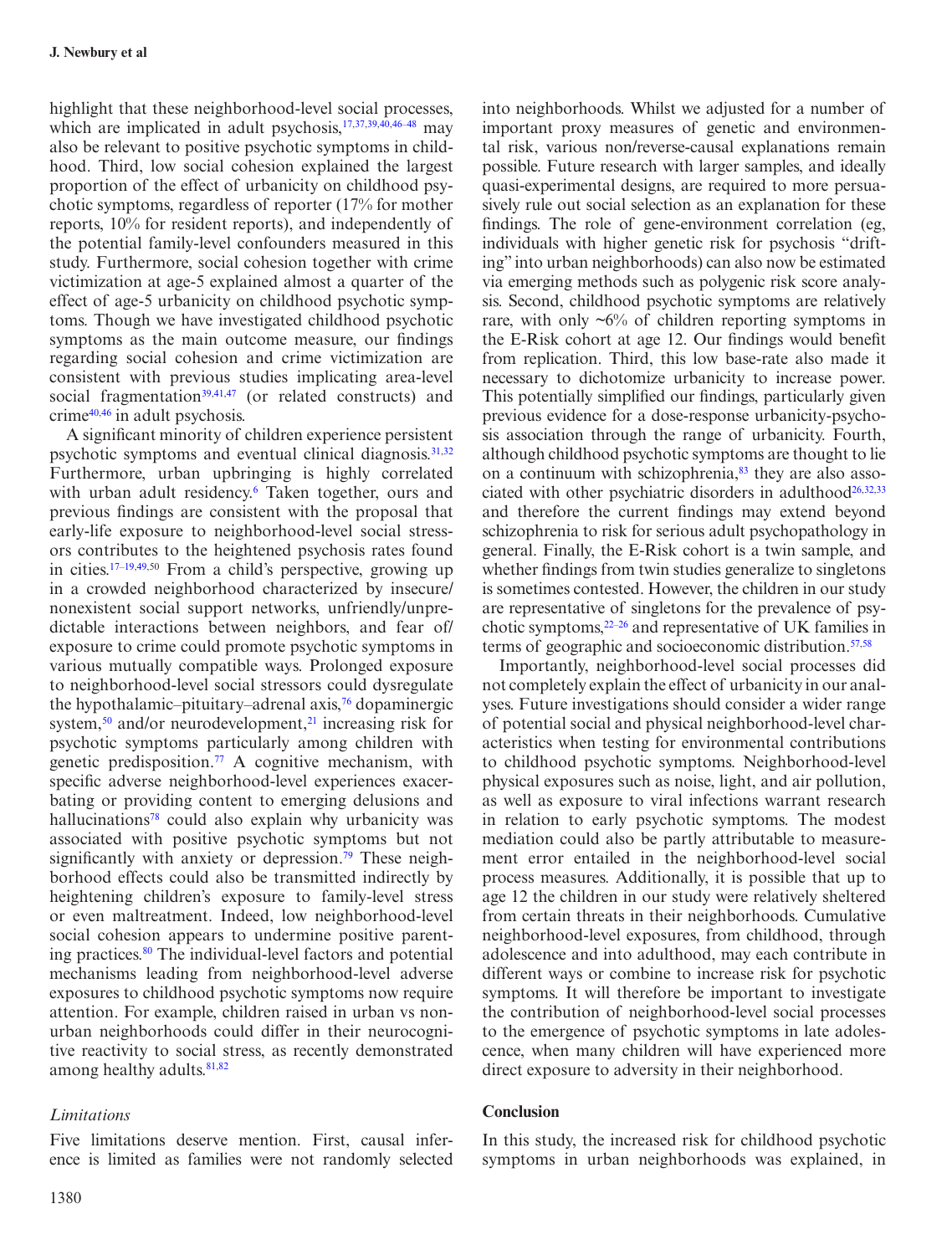part, by lower levels of social cohesion and higher levels of crime victimization operating within these neighborhoods. If these novel findings are replicated, they could support the role of exposure to neighborhood-level social stressors in the aetiology of childhood psychotic symptoms[.17](#page-9-15),[18](#page-9-14),[46](#page-10-15) Populations are becoming increasingly urban, and child and adolescent psychopathology represents a growing proportion of the global burden of disease.<sup>[84](#page-11-21)</sup> The present findings therefore underscore the emerging need to identify the social, psychological, and biological pathways leading from neighborhood-level exposures to childhood psychotic symptoms.

## **Supplementary Material**

Supplementary material is available at [http://schizophre](http://schizophreniabulletin.oxfordjournals.org/lookup/suppl/doi:10.1093/schbul/sbw052/-/DC1)[niabulletin.oxfordjournals.org.](http://schizophreniabulletin.oxfordjournals.org/lookup/suppl/doi:10.1093/schbul/sbw052/-/DC1)

#### **Funding**

The E-Risk study is funded by the UK Medical Research Council (G1002190, G9806489). This work was supported by the Economic and Social Research Council (RES-177-25-0013, and a Multidisciplinary Studentship to J.N.); National Institute of Child Health and Development (HD061298); MQ: Transforming Mental Health (MQ14F40); Google Streetview; British Academy (SQ140024); William T. Grant Foundation; and Jacobs Foundation. C.L.O. is a Jacobs Foundation Advanced Research Fellow.

#### **Acknowledgments**

We are grateful to the study mothers and fathers, the twins, and the twins' teachers for their participation. Our thanks to members of the E-Risk team for their dedication, hard work, and insights, and to CACI Inc. for use of their consumer lifestyle databases. We also thank Emma Hedman, Jill Collins and Paul Langston for their geocoding assistance. The authors have declared that there are no conflicts of interest in relation to the subject of this study.

#### **References**

- <span id="page-9-0"></span>1. Vassos E, Pedersen CB, Murray RM, Collier DA, Lewis CM. Meta-analysis of the association of urbanicity with schizophrenia. *Schizophr Bull*. 2012;38:1118–1123.
- <span id="page-9-1"></span>2. Lewis G, David A, Andréasson S, Allebeck P. Schizophrenia and city life. *Lancet*. 1992;340:137–140.
- <span id="page-9-16"></span>3. van Os J, Hanssen M, Bijl RV, Vollebergh W. Prevalence of psychotic disorder and community level of psychotic symptoms: an urban-rural comparison. *Arch Gen Psychiatry*. 2001;58:663–668.
- <span id="page-9-2"></span>4. Sundquist K, Frank G, Sundquist J. Urbanisation and incidence of psychosis and depression: follow-up study of 4.4 million women and men in Sweden. *Br J Psychiatry*. 2004;184:293–298.
- 5. Allardyce J, Boydell J, Van Os J, et al. Comparison of the incidence of schizophrenia in rural Dumfries and Galloway and urban Camberwell. *Br J Psychiatry*. 2001;179:335–339.
- <span id="page-9-10"></span>6. Pedersen CB, Mortensen PB. Evidence of a dose-response relationship between urbanicity during upbringing and schizophrenia risk. *Arch Gen Psychiatry*. 2001;58:1039–1046.
- <span id="page-9-3"></span>7. Kelly BD, O'Callaghan E, Waddington JL, et al. Schizophrenia and the city: a review of literature and prospective study of psychosis and urbanicity in Ireland. *Schizophr Res*. 2010;116:75–89.
- 8. Lundberg P, Cantor-Graae E, Rukundo G, Ashaba S, Ostergren PO. Urbanicity of place of birth and symptoms of psychosis, depression and anxiety in Uganda. *Br J Psychiatry*. 2009;195:156–162.
- <span id="page-9-17"></span>9. Marcelis M, Navarro-Mateu F, Murray R, Selten JP, Van Os J. Urbanization and psychosis: a study of 1942-1978 birth cohorts in The Netherlands. *Psychol Med*. 1998;28:871–879.
- <span id="page-9-11"></span>10. Marcelis M, Takei N, van Os J. Urbanization and risk for schizophrenia: does the effect operate before or around the time of illness onset? *Psychol Med*. 1999;29:1197–1203.
- <span id="page-9-4"></span>11. Pedersen CB, Mortensen PB. Urbanicity during upbringing and bipolar affective disorders in Denmark. *Bipolar Disord*. 2006;8:242–247.
- <span id="page-9-5"></span>12. Vassos E, Agerbo E, Mors O, Pedersen CB. Urban–rural differences in incidence rates of psychiatric disorders in Denmark [published online ahead of print December 17, 2015]. *Br J Psychiatry*. doi:10.1192/bjp.bp.114.161091.
- <span id="page-9-6"></span>13. Mortensen PB, Pedersen CB, Westergaard T, et al. Effects of family history and place and season of birth on the risk of schizophrenia. *N Engl J Med*. 1999;340:603–608.
- 14. van Os J, Hanssen M, Bak M, Bijl RV, Vollebergh W. Do urbanicity and familial liability coparticipate in causing psychosis? *Am J Psychiatry*. 2003;160:477–482.
- 15. Harrison G, Fouskakis D, Rasmussen F, et al. Association between psychotic disorder and urban place of birth is not mediated by obstetric complications or childhood socio-economic position: a cohort study. *Psychol Med*. 2003;33:723–731.
- <span id="page-9-7"></span>16. Pedersen CB. Persons with schizophrenia migrate towards urban areas due to the development of their disorder or its prodromata. *Schizophr Res*. 2015;168:204–208.
- <span id="page-9-15"></span>17. Kirkbride JB, Jones PB, Ullrich S, Coid JW. Social deprivation, inequality, and the neighborhood-level incidence of psychotic syndromes in East London. *Schizophr Bull*. 2014;40:169–180.
- <span id="page-9-14"></span>18. Krabbendam L, van Os J. Schizophrenia and urbanicity: a major environmental influence–conditional on genetic risk. *Schizophr Bull*. 2005;31:795–799.
- <span id="page-9-18"></span>19. Heinz A, Deserno L, Reininghaus U. Urbanicity, social adversity and psychosis. *World Psychiatry*. 2013;12:187–197.
- <span id="page-9-8"></span>20. Dye C. Health and urban living. *Science*. 2008;319:766–769.
- <span id="page-9-9"></span>21. Lederbogen F, Kirsch P, Haddad L, et al. City living and urban upbringing affect neural social stress processing in humans. *Nature*. 2011;474:498–501.
- <span id="page-9-12"></span>22. Kelleher I, Connor D, Clarke MC, et al. Prevalence of psychotic symptoms in childhood and adolescence: a systematic review and meta-analysis of population-based studies. *Psychol Med*. 2012;42:1857–1863.
- <span id="page-9-13"></span>23. Scott J, Chant D, Andrews G, McGrath J. Psychotic-like experiences in the general community: the correlates of CIDI psychosis screen items in an Australian sample. *Psychol Med*. 2006;36:231–238.
- 24. Yoshizumi T, Murase S, Honjo S, Kaneko H, Murakami T. Hallucinatory experiences in a community sample of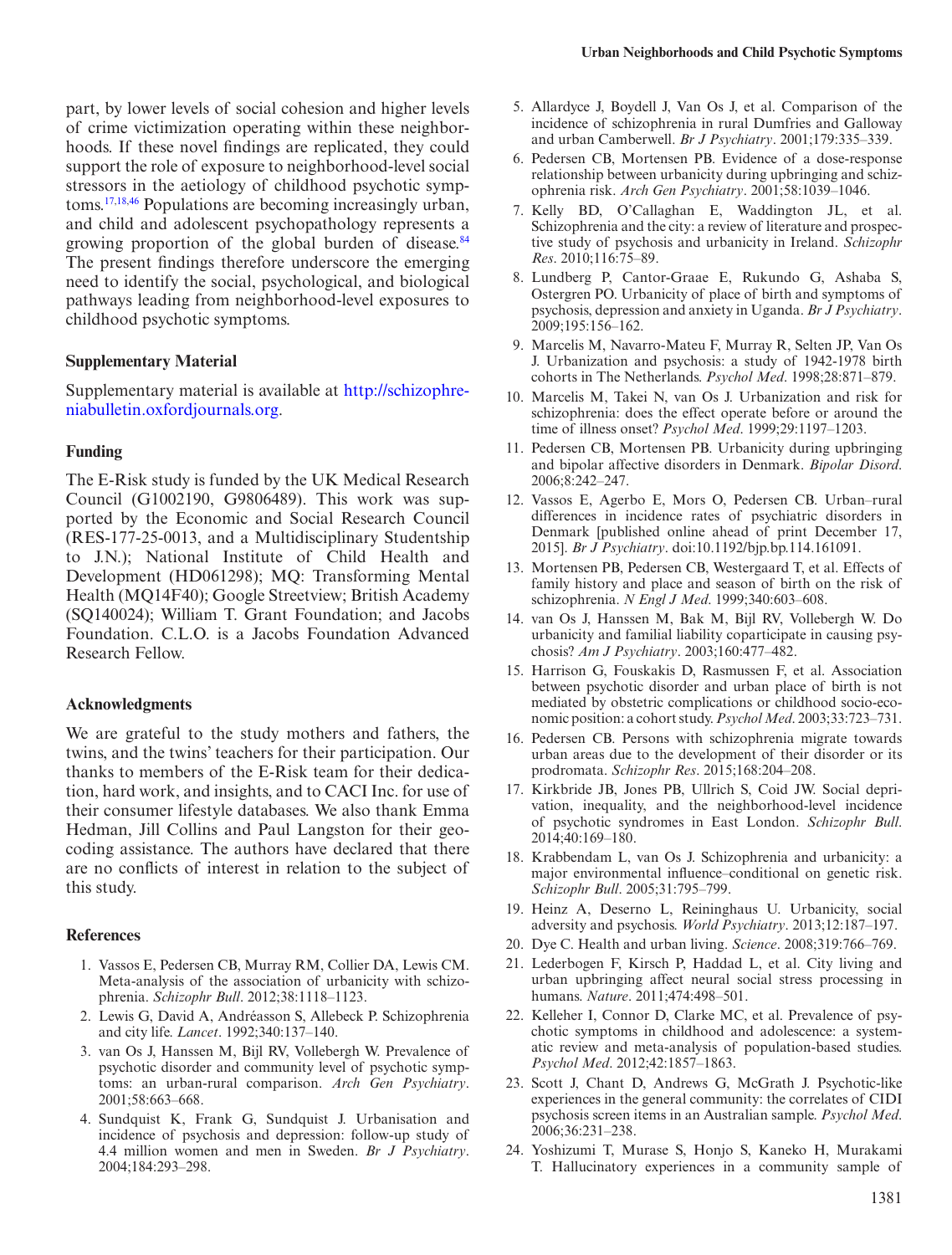Japanese children. *J Am Acad Child Adolesc Psychiatry*. 2004;43:1030–1036.

- 25. Horwood J, Salvi G, Thomas K, et al. IQ and non-clinical psychotic symptoms in 12-year-olds: results from the ALSPAC birth cohort. *Br J Psychiatry*. 2008;193:185–191.
- <span id="page-10-4"></span>26. Dhossche D, Ferdinand R, Van der Ende J, Hofstra MB, Verhulst F. Diagnostic outcome of self-reported hallucinations in a community sample of adolescents. *Psychol Med*. 2002;32:619–627.
- <span id="page-10-0"></span>27. Kelleher I, Cannon M. Psychotic-like experiences in the general population: characterizing a high-risk group for psychosis. *Psychol Med*. 2011;41:1–6.
- 28. van Os J, Linscott RJ, Myin-Germeys I, Delespaul P, Krabbendam L. A systematic review and meta-analysis of the psychosis continuum: evidence for a psychosis pronenesspersistence-impairment model of psychotic disorder. *Psychol Med*. 2009;39:179–195.
- <span id="page-10-6"></span>29. Polanczyk G, Moffitt TE, Arseneault L, et al. Etiological and clinical features of childhood psychotic symptoms: results from a birth cohort. *Arch Gen Psychiatry*. 2010;67:328–338.
- <span id="page-10-1"></span>30. Kelleher I, Keeley H, Corcoran P, et al. Clinicopathological significance of psychotic experiences in non-psychotic young people: evidence from four population-based studies. *Br J Psychiatry*. 2012;201:26–32.
- <span id="page-10-2"></span>31. Poulton R, Caspi A, Moffitt TE, et al. Children's selfreported psychotic symptoms and adult schizophreniform disorder: a 15-year longitudinal study. *Arch Gen Psychiatry*. 2000;57:1053–1058.
- <span id="page-10-3"></span>32. Fisher HL, Caspi A, Poulton R, et al. Specificity of childhood psychotic symptoms for predicting schizophrenia by 38 years of age: a birth cohort study. *Psychol Med*. 2013;43:2077–2086.
- <span id="page-10-5"></span>33. Kelleher I, Lynch F, Harley M, et al. Psychotic symptoms in adolescence index risk for suicidal behavior: findings from 2 population-based case-control clinical interview studies. *Arch Gen Psychiatry*. 2012;69:1277–1283.
- <span id="page-10-7"></span>34. Dragt S, Nieman DH, Veltman D, et al. Environmental factors and social adjustment as predictors of a first psychosis in subjects at ultra high risk. *Schizophr Res*. 2011;125:69–76.
- <span id="page-10-8"></span>35. Spauwen J, Krabbendam L, Lieb R, Wittchen HU, van Os J. Evidence that the outcome of developmental expression of psychosis is worse for adolescents growing up in an urban environment. *Psychol Med*. 2006;36:407–415.
- <span id="page-10-9"></span>36. March D, Hatch SL, Morgan C, et al. Psychosis and place. *Epidemiol Rev*. 2008;30:84–100.
- <span id="page-10-10"></span>37. Zammit S, Lewis G, Rasbash J, et al. Individual, schools, and neighbourhood. *Arch Gen Psychiatry*. 2010;67:914–922.
- <span id="page-10-11"></span>38. Silver E, Mulvey EP, Swanson JW. Neighborhood structural characteristics and mental disorder: Faris and Dunham revisited. *Soc Sci Med*. 2002;55:1457–1470.
- <span id="page-10-17"></span>39. Allardyce J, Gilmour H, Atkinson J, et al. Social fragmentation, deprivation and urbanicity: relation to first-admission rates for psychoses. *Br J Psychiatry*. 2005;187:401–406.
- <span id="page-10-14"></span>40. Bhavsar V, Boydell J, Murray R, Power P. Identifying aspects of neighbourhood deprivation associated with increased incidence of schizophrenia. *Schizophr Res*. 2014;156:115–121.
- <span id="page-10-18"></span>41. Omer S, Kirkbride JB, Pringle DG, et al. Neighbourhood-level socio-environmental factors and incidence of first episode psychosis by place at onset in rural Ireland: The Cavan– Monaghan First Episode Psychosis Study [CAMFEPS]. *Schizophr Res*. 2014;152:152–157.
- 42. Koppel S, McGuffin P. Socio-economic factors that predict psychiatric admissions at a local level. *Psychol Med*. 1999;29:1235–1241.
- 43. Goldsmith HF, Holzer CE, Manderscheid RW. Neighborhood characteristics and mental illness. *Eval Program Plann*. 1998;21:211–225.
- <span id="page-10-12"></span>44. Massey DS. The age of extremes: concentrated affluence and poverty in the twenty-first century. *Demography*. 1996;33:395–412.
- <span id="page-10-13"></span>45. Chan KY, Zhao FF, Meng S, et al. Urbanization and the prevalence of schizophrenia in China between 1990 and 2010. *World Psychiatry*. 2015;14:251–252.
- <span id="page-10-15"></span>46. Lögdberg B, Nilsson LL, Levander MT, Levander S. Schizophrenia, neighbourhood, and crime. *Acta Psychiatr Scand*. 2004;110:92–97.
- <span id="page-10-16"></span>47. Veling W, Susser E, Selten JP, Hoek HW. Social disorganization of neighborhoods and incidence of psychotic disorders: a 7-year first-contact incidence study. *Psychol Med*. 2015;45:1789–1798.
- <span id="page-10-19"></span>48. Kirkbride JB, Boydell J, Ploubidis GB, et al. Testing the association between the incidence of schizophrenia and social capital in an urban area. *Psychol Med*. 2008;38:1083–1094.
- <span id="page-10-20"></span>49. Lederbogen F, Haddad L, Meyer-Lindenberg A. Urban social stress–risk factor for mental disorders. The case of schizophrenia. *Environ Pollut*. 2013;183:2–6.
- <span id="page-10-21"></span>50. Selten JP, van der Ven E, Rutten BP, Cantor-Graae E. The social defeat hypothesis of schizophrenia: an update. *Schizophr Bull*. 2013;39:1180–1186.
- <span id="page-10-22"></span>51. Kirkbride JB, Stochl J, Zimbrón J, et al. Social and spatial heterogeneity in psychosis proneness in a multilevel case-prodrome-control study. *Acta Psychiatr Scand*. 2015;132:283–292.
- <span id="page-10-23"></span>52. Sampson RJ, Raudenbush SW, Earls F. Neighborhoods and violent crime: a multilevel study of collective efficacy. *Science*. 1997;277:918–924.
- <span id="page-10-24"></span>53. Sampson RJ, Raudenbush SW. Systematic social observation of public spaces: a new look at disorder in urban Neighborhoods 1. *Am J Sociol*. 1999;105:603–651.
- 54. Sampson RJ, Morenoff JD, Gannon-Rowley T. Assessing "neighborhood effects": Social processes and new directions in research. *Annu Rev Sociol*. 2002;28:443–478.
- <span id="page-10-25"></span>55. Trouton A, Spinath FM, Plomin R. Twins early development study (TEDS): a multivariate, longitudinal genetic investigation of language, cognition and behavior problems in childhood. *Twin Res*. 2002;5:444–448.
- <span id="page-10-26"></span>56. Moffitt TE; E-Risk Study Team. Teen-aged mothers in contemporary Britain. *J Child Psychol Psychiatry*. 2002;43:727–742.
- <span id="page-10-27"></span>57. CACI Information Services. *ACORN User Guide*. London, UK: CACI; 2006.
- <span id="page-10-28"></span>58. Caspi A, Taylor A, Moffitt TE, Plomin R. Neighborhood deprivation affects children's mental health: environmental risks identified in a genetic design. *Psychol Sci*. 2000;11:338–342.
- <span id="page-10-29"></span>59. Schreier A, Wolke D, Thomas K, et al. Prospective study of peer victimization in childhood and psychotic symptoms in a nonclinical population at age 12 years. *Arch Gen Psychiatry*. 2009;66:527–536.
- <span id="page-10-30"></span>60. Odgers CL, Moffitt TE, Tach LM, et al. The protective effects of neighborhood collective efficacy on British children growing up in deprivation: a developmental analysis. *Dev Psychol*. 2009;45:942–957.
- <span id="page-10-31"></span>61. Odgers CL, Caspi A, Bates CJ, Sampson RJ, Moffitt TE. Systematic social observation of children's neighborhoods using Google Street View: a reliable and cost-effective method. *J Child Psychol Psychiatry*. 2012;53:1009–1017.
- <span id="page-10-32"></span>62. Odgers CL, Caspi A, Russell MA, et al. Supportive parenting mediates neighborhood socioeconomic disparities in children's